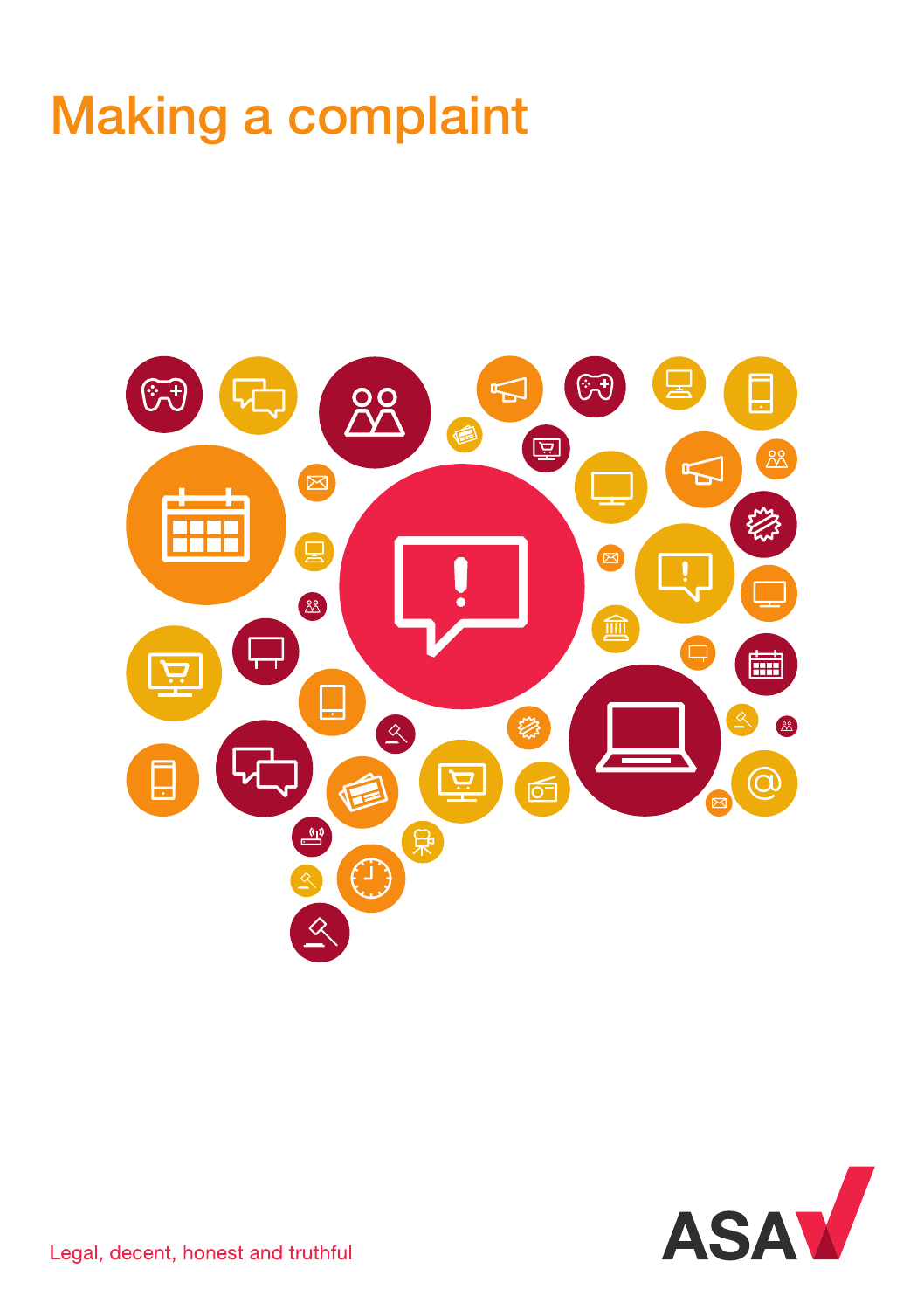The Advertising Standards Authority (ASA) works to make sure all advertising wherever it appears is legal, decent, honest and truthful.

#### You can complain to us if you

- think there is something wrong with an advertisement you have seen or heard
- think a special offer, competition or prize promotion has been unfairly run
- want to stop direct mail from companies sent either by post, fax, text message or email
- think there is something wrong with the marketing on a company's website or their social network site.

#### How to complain

- 01 First, check whether your complaint is covered by the ASA. If it is, you should either complete our online complaints form, telephone us or write to us.
- 02 We'll give you a complaint reference number, which will be followed up later with the name of the person who will handle the case and be your point of contact.
- 03 We will not disclose your name to the advertiser, unless you are making a complaint on behalf of your organisation or are an individual with an obvious or specialist interest.

## Making a complaint on behalf of your company

If you wish to make a complaint on behalf of your company against a competitor, you must first raise your concerns with the competitor directly and attempt to resolve the issue.

If you are unable to resolve matters, then you may submit your complaint to the ASA providing evidence that you have attempted to resolve the issue with the advertiser concerned.

#### Making a complaint on behalf of an organisation or body with a direct interest in the subject of your complaint

In the first instance, we suggest you try to resolve your complaint with the advertiser directly. However, if you still wish to submit a complaint to us, we will require you to provide good grounds for investigation.

More information about our complaints procedures can be found on our website.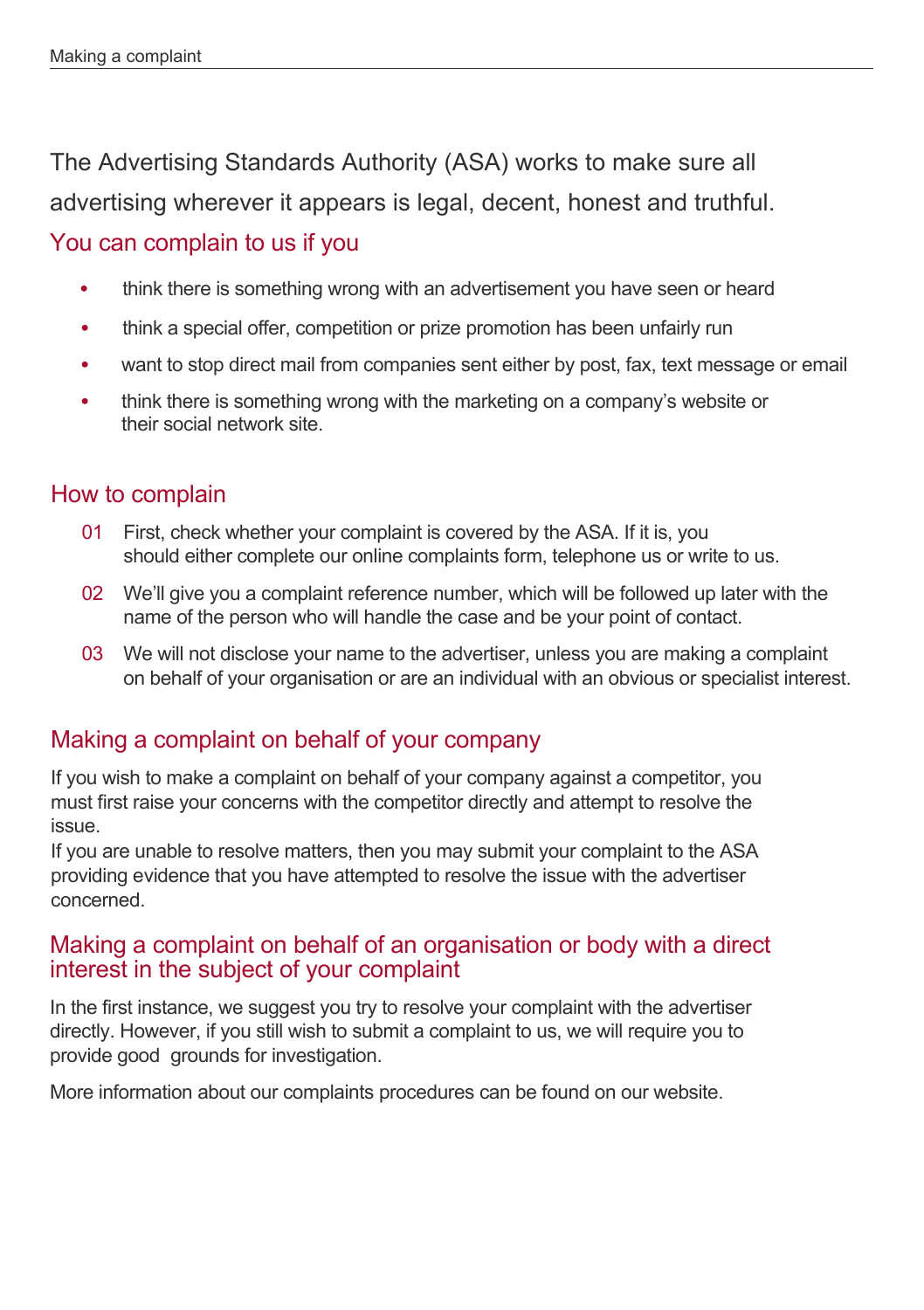# What happens next?

## 01 Assessing your complaint

When we receive a complaint, it is assessed against the Advertising Codes. We may need more details from you before we can make an assessment, in which case we will ask you for that information. If there appears to be a problem with the ad, we will let you know we are taking up your complaint. If not, we will give you the reasons why it isn't a breach of the Advertising Codes. In some cases, we may be able to suggest another body that can help you.

## 02 Resolving complaints

Sometimes we'll decide that there might be a problem under the Advertising Codes but that the issues raised don't call for us to begin an investigation. In those cases we'll simply write to the advertiser providing appropriate advice and guidance, without seeking an assurance of compliance. Other complaints can be resolved relatively quickly and informally by working with an advertiser to have an ad changed or get your name taken off a mailing list. If it's not that simple, or a serious breach of the rules is involved, then a formal investigation might be required.

## 03 Investigation

In a formal investigation, the advertiser must defend their ad in writing and/or give us evidence to support it. Where needed, we also seek expert advice. We then write a recommendation that goes to the ASA Council for its final ruling. The ASA Council is the independent jury that decides whether or not there has been a breach of the Advertising Codes.

## 04 Ruling and publication

We publish our final rulings every week on our website. We let you and the advertiser know in advance when the case will be published, however you should keep the details of the case confidential until publication. We also make the findings available to the media. If the rules have been breached, the ad must be changed or withdrawn. If the complaint is 'not upheld' no further action is taken.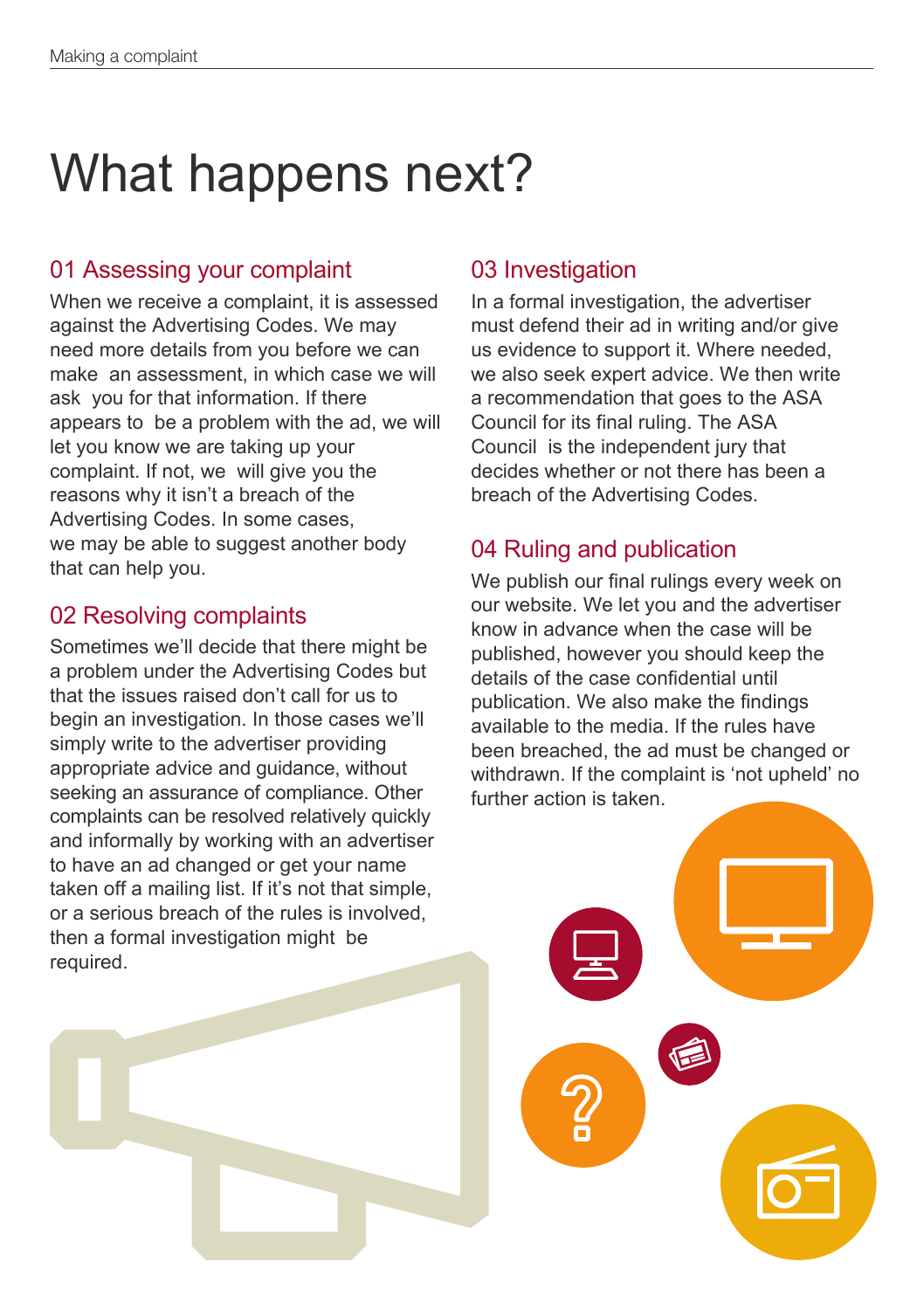## 05 Independent Review

In certain circumstances, advertisers or complainants can request a review of a ruling. Both sides have 21 days (from when they were informed of the ASA Council decision) to ask the Independent Reviewer of ASA Adjudications (rulings) to review the case. But they must be able to establish that a substantial flaw of process or adjudication is apparent, or show that additional relevant evidence is available. If the Independent Reviewer accepts a request for a review he can ask the ASA Council to reconsider

its ruling. More information about the Independent Review procedure can be found on our website.

## 06 Monitoring

We check ads to find out if the necessary changes have been made following a ruling. We also monitor ads to make sure that the Advertising Codes are being observed, regardless of whether a complaint has been made. We generally concentrate our activities on media or sectors with low compliance.

## 07 Compliance

The vast majority of advertisers comply with our rulings. We work closely with the advertising industry to act against the few who do not. Broadcasters cannot air ads that break the advertising rules and we ask publishers not to print ads that are in breach of the rules.

#### 08 Legal backstops

Ultimately if advertisers and broadcasters persistently break the Advertising Codes and don't work with us, we can refer them to other bodies for further action, such as Trading Standards or Ofcom.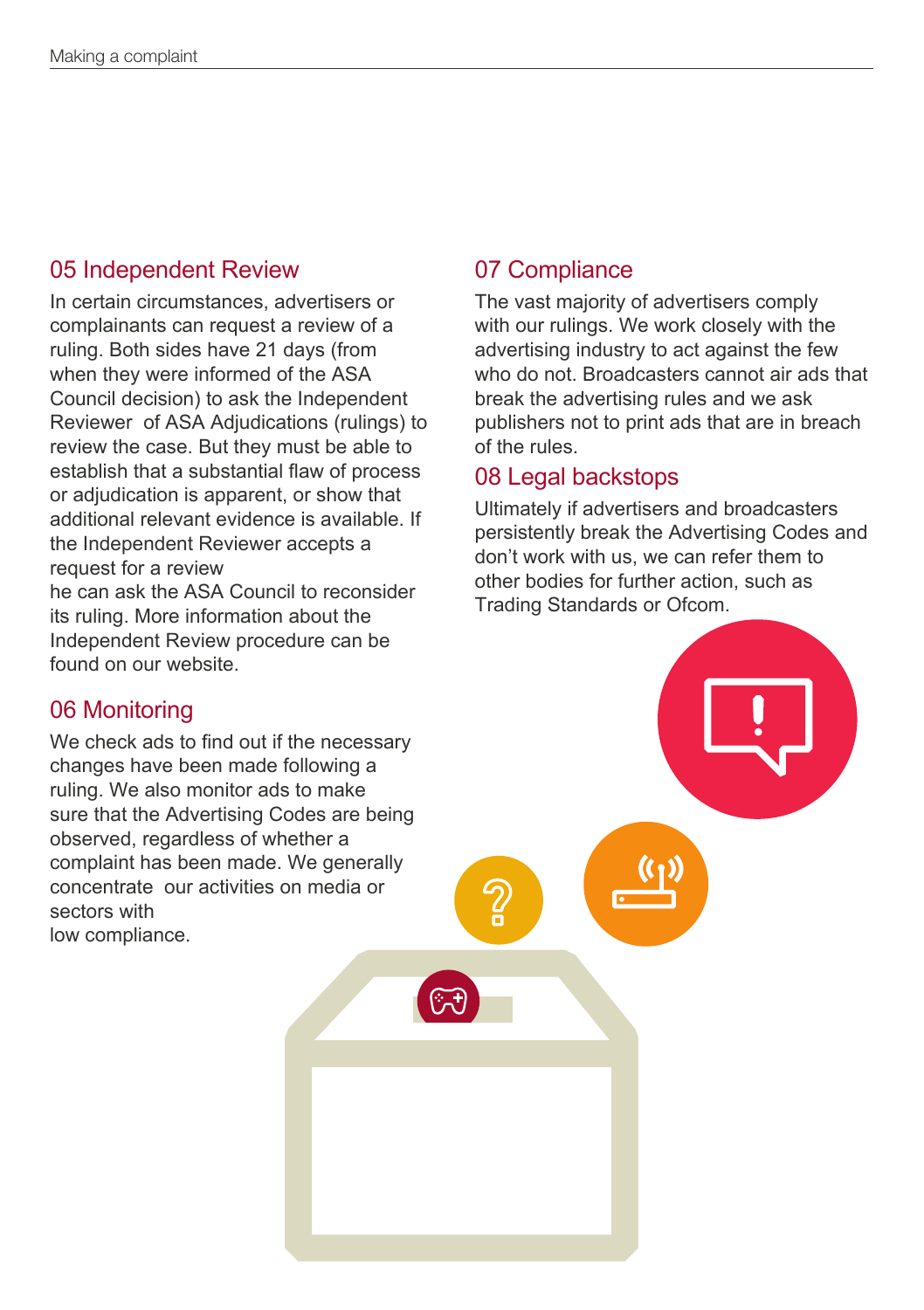# How long will it take?

We try to resolve complaints as quickly as possible, but we have a duty to make sure our investigations and decisions are thorough and robust. Straightforward issues,where we don't think a complaint raises an issue under our rules, can be resolved in days. When we need to contact an advertiser much will depend on the complexity of the issues and whether they agree to amend their advertising without a formal investigation. A small number of our most complex cases can take six months or more to complete if, for instance, we need to appoint independent experts to help us assess evidence.

## How to contact us

All complaints are dealt with by a named individual who will make sure that you have their contact details including their email address and direct telephone number. If you don't know who is dealing with your case, please call us on 020 7492 2222 and we can tell you.